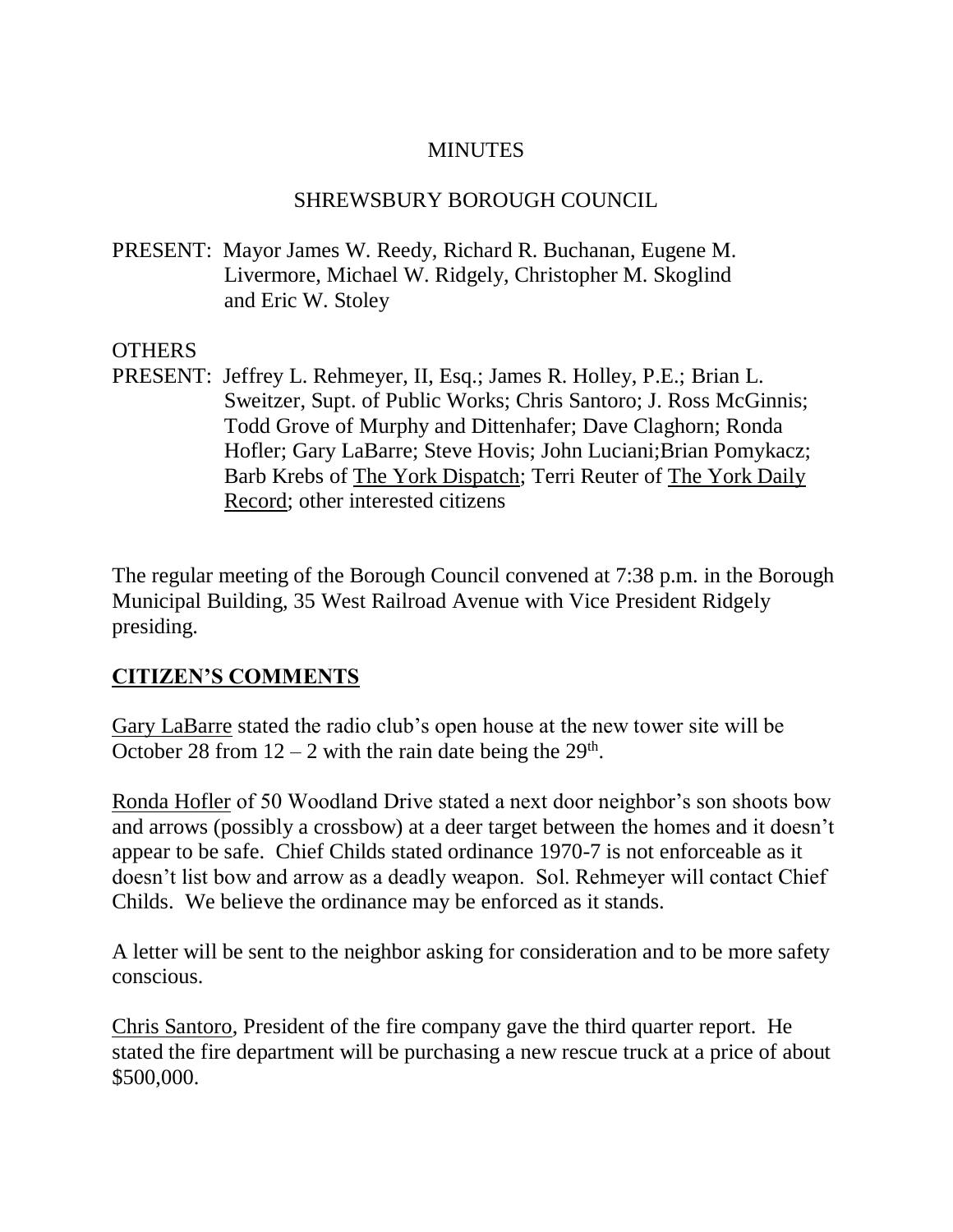Dave Claghorn of York Waste Disposal was present at the request of Council. Recently, the recycling truck was in the 600 block of South Main Street at 6:10 a.m. The Secretary contacted York Waste and they had the driver come back to collect those areas he was in prior to 7 a.m. Mr. Claghorn stated he would speak with the supervisors of both the regular and recycling trash employees and remind them the starting time is 7 a.m. It was also mentioned York Waste Disposal has purchased Heyne's Refuse. Mr. Claghorn was told of the problems and conditions at the Heyne's Refuse site on Onion Boulevard and that no truck is to be parked there containing trash.

# **APPROVAL OF MINUTES**

E. Livermore moved to approve the minutes of the September 13 meeting. E. Stoley seconded. The motion carried with all in favor.

# **BILLS**

- Murphy & Dittenhafer municipal building renovations \$12,079.42;
- Barton Associates municipal building renovations \$524.00;
- Geological Services, Inc. wellhead protection \$3,937.50; out of scope meeting \$1,040.00;
- Harry L. McNeal, Jr. zoning hearing fees \$1,547.00'
- Countess Gilbert Andrews general account thru 9/19 \$4,251.96;
- James R. Holley & Assoc. reservoir rehabilitation \$1,439.76; general engineering \$1,657.87; design of north end pump station \$3,087.73; Deer Creek pump station \$135.45; Trout Run pump station \$25.75; wellhead protection \$292.80;
- Velda Nickell bookkeeping services for September 13.50 hrs. \$270.00
- E. Stoley moved to approve the above bills.
- E. Livermore seconded. The motion carried with all in favor.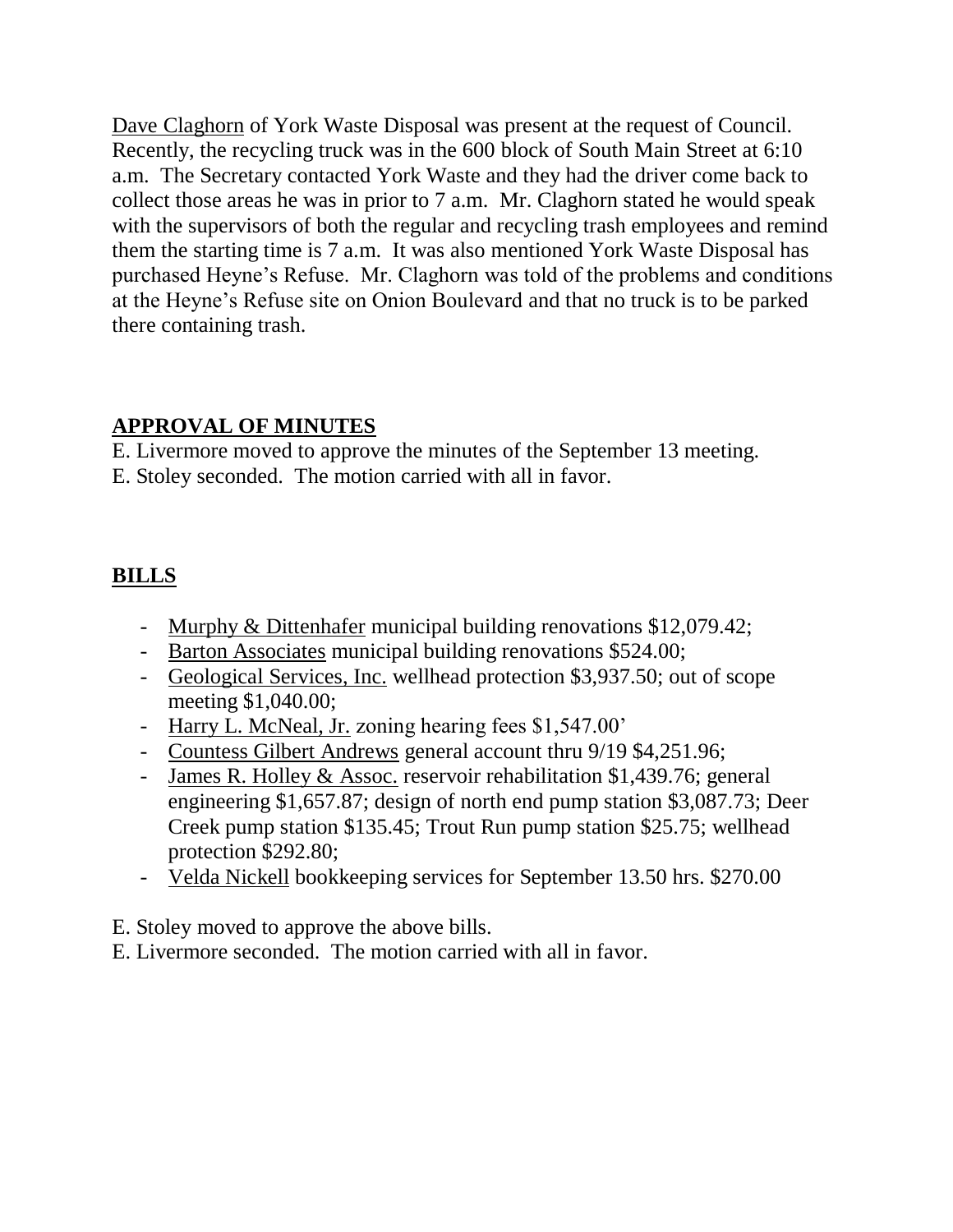# **SUBDIVISION AND LAND DEVELOPMENT BUSINESS**

# Wawa, Inc. Tract Consolidation Plan – 2000-4

Eng. Holley recommends approval of the plan subject to the following condition and note being added to the plan: "No building permit will be issued for the property until a Land Development Plan has been approved by Shrewsbury Borough Council."

C. Skoglind moved to approve the Preliminary Tract Consolidation Plan #2000-4 subject that no building permit will be issued for the property until a land development plan has been approved by Council. R. Buchanan seconded. The motion carried with all in favor.

### Wawa, Inc. Preliminary Land Development Plan – 2000-5

Atty. Steve Hovis, John Luciani and Brian Pomykacz were present. Wawa proposes a 4,700 square foot store with six gas dispensers in the front of the two acre lot with parking in the rear. Two driveways are proposed. The easternmost will be a right in, right out and the westernmost will be a full movement driveway. Two issues are outstanding based on Eng. Holley's comments dated September 18:

- 1) Deer Creek: Atty. Hovis stated that since the draft of the wellhead protection plan was not reviewed until August this plan is exempt from falling under the criteria for a zone two prohibited use.
- 2) Grading: to be discussed later in their presentation.

Discussion ensued regarding the concern for the leaking of the piping between the tank and the dispenser. Our hydrogeologist has extensive experience and this was his main concern. During partial settlement, the pipes settle and break. EPA guidelines state that once a hydrogeologist determines an area covers a source of groundwater a use such as this is prohibited in a zone two, in which this tract is located.

Atty. Hovis was told that regardless of where the committee stands with the wellhead protection plan Wawa has consistently been reminded about the need to protect one of our water sources.

Exhibit #1 was presented: Proposed Gas System. They are calling for double walled tanks with flexible piping with a joint at the tank and a joint at the pump.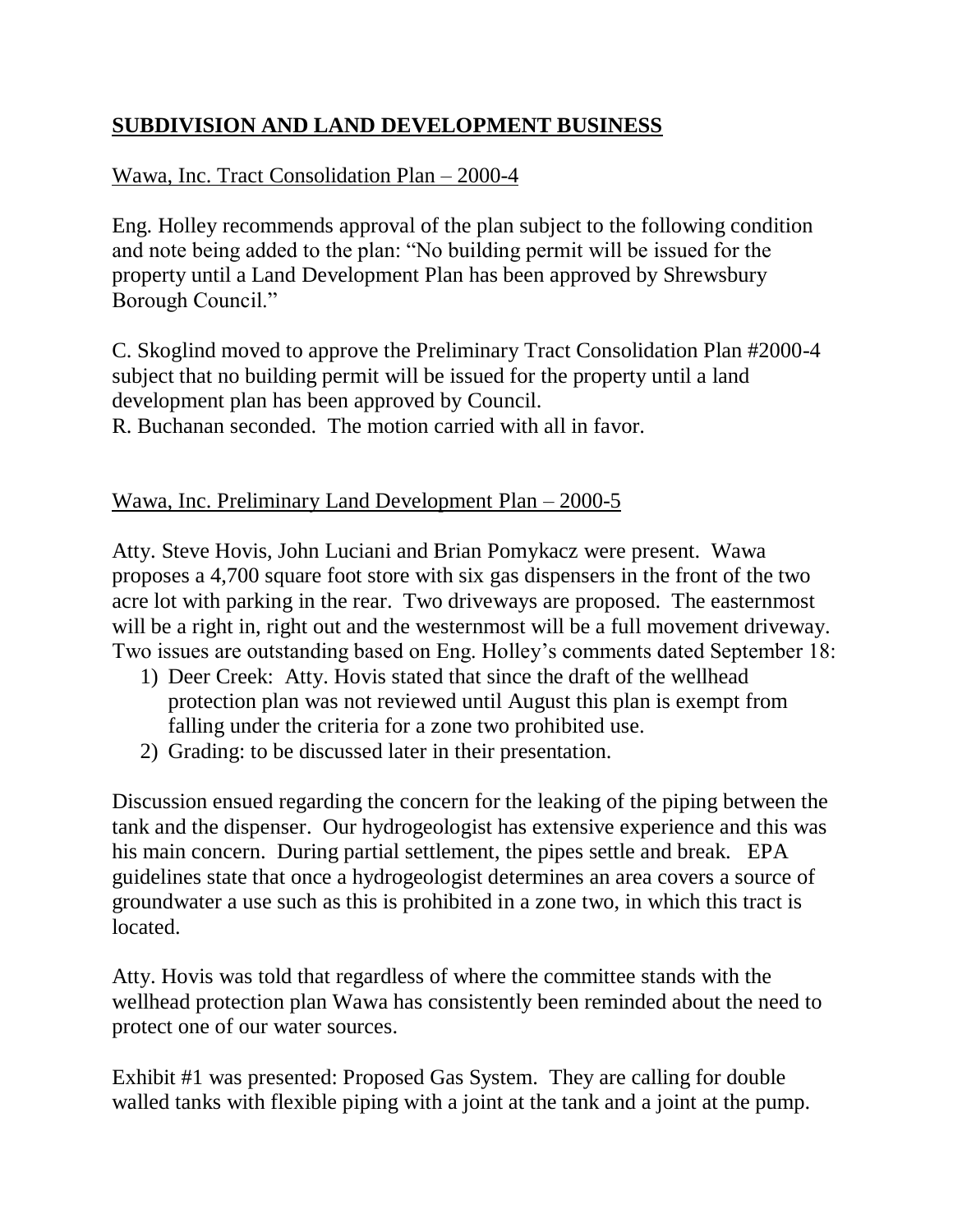An alarm is monitored in three places: the hose, catch basin and the tank. It was stated all employees will be trained to take care of small leaks. A haz-mat team could be on the site in about 40 minutes.

E. Stoley mentioned that at the zoning hearing Wawa promised a training program and instruction booklet would be presented at the time of land development review.

Brian Pomykacz stated they have Wawa stores located in wellhead protection areas and there are certain specifics that must be met and they exceed those requirements. He was unable to answer questions regarding the warrantee periods for the flexible tubing or the tanks.

Exhibit #2 was presented – Stormceptor Technical Manual

Storm water for the entire parking lot would enter corrugated metal pipes and would be stored underground before going through an oil and water separator. If a large spill would occur it was stated it could be contained in the large storage tanks used for storm water. Employees would be trained to turn the valve.

If gas gets to Deer Creek – Exhibit #3 was presented. Atty. Hovis highlighted the Borough's 1997Annual water report. Based on his review, if the Borough had to take this water source off line we would still be able to provide enough water to the residents.

Exhibit #4 – Spill Prevention Act was presented. Wawa will be responsible to pay to replace the water supply. Mr. Pomykacz wasn't sure if Wawa carried environmental repairment liability insurance. They estimated the cost to replace the water is \$10,000. They contacted the York Water Co. and there are two points for possible connection as per Exhibit #5.

Should we lose this water source the cost of hookup will not be our only expense. York Water Company charges more for their water per gallon.

E. Stoley reminded Council that if contamination did occur, it would be up to the Borough to prove who contaminated the water supply which would cost money before the contaminator took any action.

Atty. Hovis stated the Borough is speculating contamination.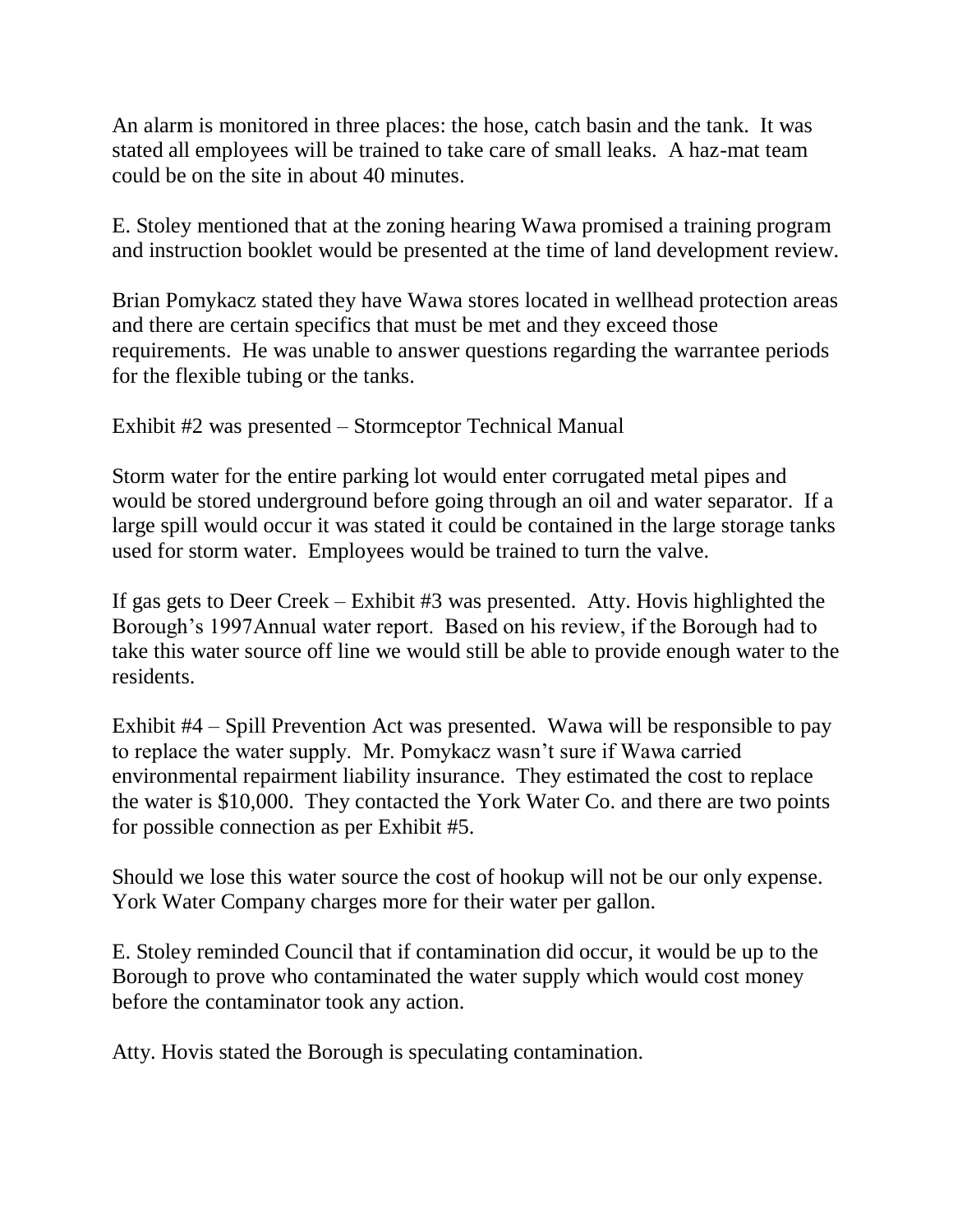E. Livermore offered his services as a reliability engineer. Upon receipt of the names and addresses of the tank and piping suppliers, he will research and do an analysis of the probability of failure.

The existing property has a well. This well must be closed based on EPA guidelines. This should be noted on the plan.

Other items that should appear on the plan or be presented: separator, plug/valve; training plan/emergency response plan; bond or cash; and that EPA standards will be used when closing the well.

Lighting was discussed and appears to be satisfactory.

Exhibit #6 – Engineering Report for Topography and Slopes

Grading The back grade exceeds Section 312 of the Zoning Ordinance. It was stated that it does exceed this section because of the size of the store and proposed use for this property. Other properties along this corridor worked with the existing grade with the exception of Hardee's now Wendy's and after that was built, the zoning ordinance was changed to include Section 312. The Coach Light restaurant was in existence for a bout 40 years, prior to the zoning ordinance. It is possible to develop this lot as per the existing grade. It's possible this is the wrong choice of business for this lot. The grading presented on the plan is not congruous with the adjoining property owners. It appears the back wall is right at the edge of the stream. The plan violates Section 312 of the Zoning Ordinance.

E. Stoley moved to not approve the preliminary land development plan #2000-5 as it is not in keeping with the spirit and scope of Section 312 of the Zoning Ordinance.

R. Buchanan seconded.

Atty. Ross McGinnis spoke on behalf of the property owners, Dill, and claimed that if the property becomes unmarketable and unusable a challenge will be made for defacto condemnation.

A roll call vote was taken. An aye vote signifies an agreement to disapprove the plan.

| <b>Buchanan</b> | aye |
|-----------------|-----|
| Livermore       | aye |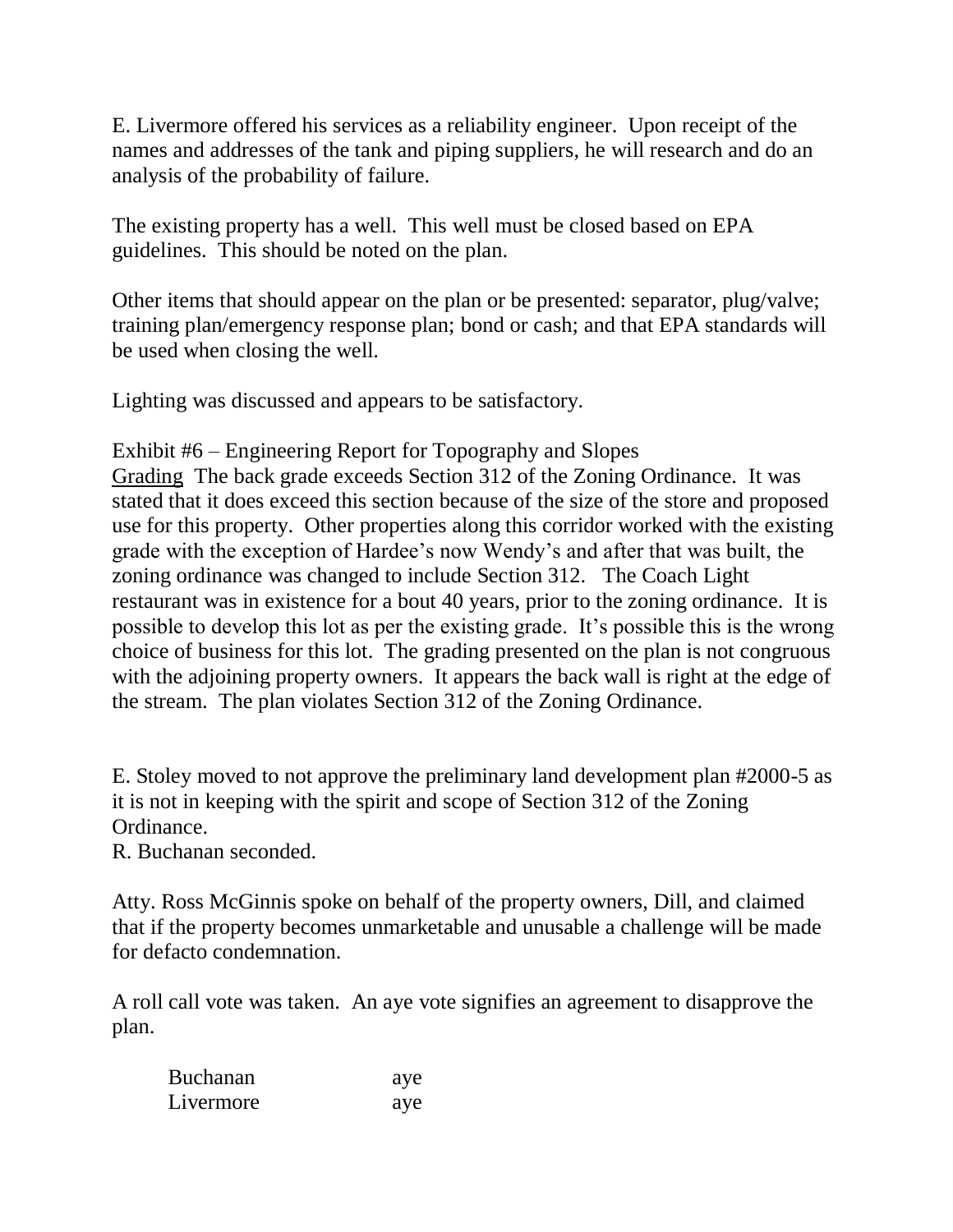| Ridgely  | aye |
|----------|-----|
| Skoglind | aye |
| Stoley   | aye |

The motion carried with all in favor.

Both Wawa plan reviews were recorded stenographically by a stenographer hired by Stock and Leader.

A break was called at 10:18 p.m. The meeting resumed at 10:27 p.m.

### Southern York Turf & Tractor – Land Development Plan Requirement Waiver

Leon Ghougasian was present asking for waiver from the land development plan requirement for construction of a 24' x 24' addition to the north end of their business at 250 North Main Street for a wash bay and storage. The addition would be connected to a grit, oil and grease separator before connection to the sanitary sewer. Eng. Holley recommended the waiver be granted.

E. Stoley moved to grant a waiver from the land development plan requirement. E. Livermore seconded. The motion carried with all in favor.

Zoning Officer

Reports are on file.

# **EXPENDITURES AND REPORT OF ACCOUNTS**

E. Stoley moved to approve the expenditures and report of accounts for September. C. Skoglind seconded. The motion carried with all in favor.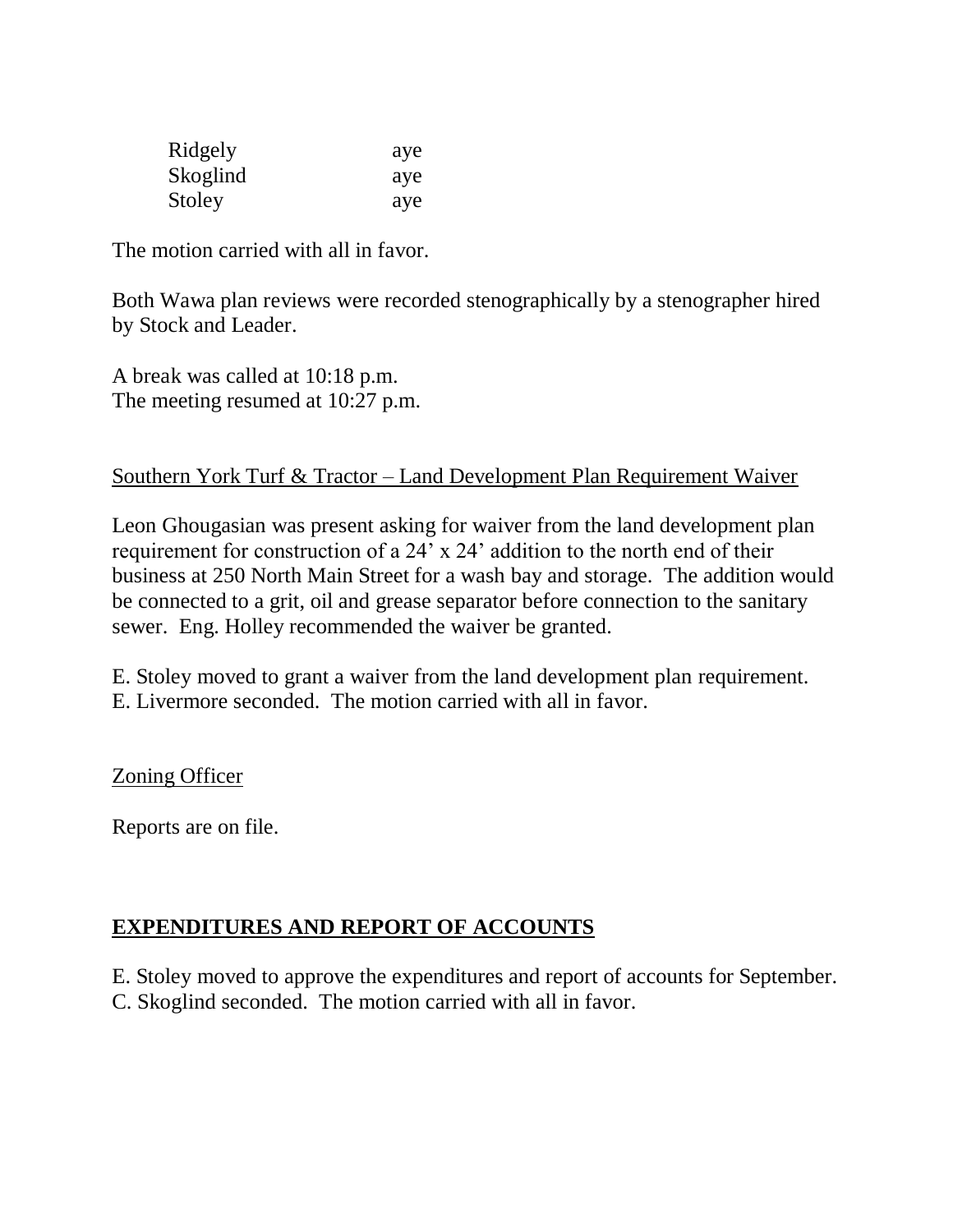### **Public Water & Sewer** – Richard R. Buchanan

#### Reservoir Painting

The painting project is near completion. There is a small portion of work that still has to be addressed; Brian is working on tying the two reservoirs together and installing valves for each.

### Wellhead Protection Meeting

The next meeting is Thursday at 1:00 p.m. A representative from Emergency Management will be present; we are waiting for the hydrogeologist to complete our wellhead delineations.

# **Public Roads and Lighting** – Christopher M. Skoglind

### Spring Creek Drive

A complaint was received from a resident about a constant wet spot in the cul-desac.

The amount of \$1,000.00 will be budgeted next year to dig up this area and connect it to a drain. A letter will be mailed to the resident.

### Northbrook Lane

Several residents along Northbrook Lane have written to Representative Ron Miller that the Borough is not satisfying their wishes for speed bumps, prohibition of cut-through traffic and restriction of trucks. He has informed them it is a Borough situation. We have posted additional speed limit signs, posted children at play signs and we are investigating the prohibition of compression brakes. The police will be asked to park the speed trailer there periodically. E. Stoley mentioned in the 1981 Comprehensive Plan Northbrook Lane is listed as a collector street. E. Stoley suggested copies of that section of the Comprehensive Plan be mailed to the residents.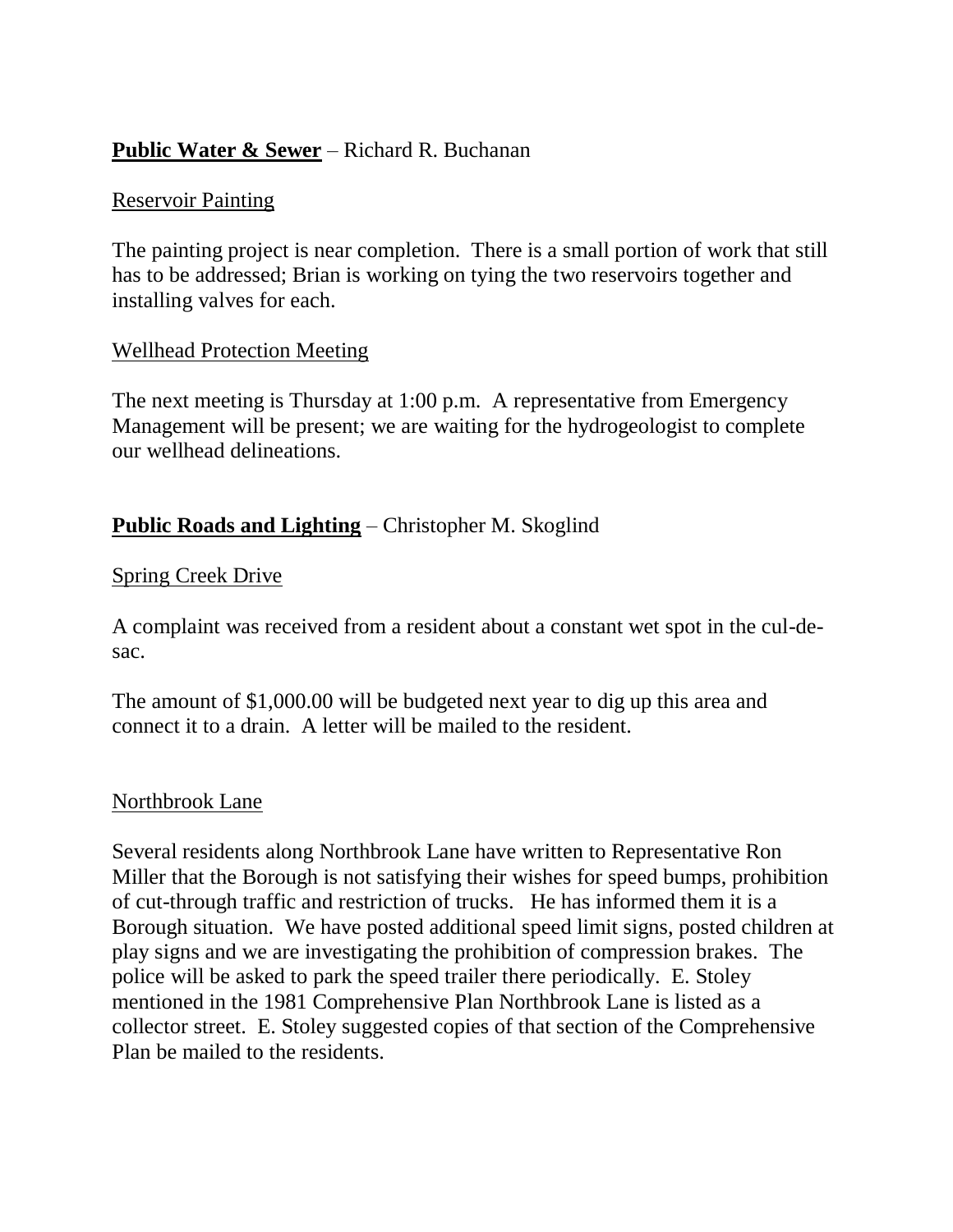### Street Light at Northbrook Lane and Plank Road

A letter was received from GPU stating their unwillingness to place a shield on this light due to liability reasons. The Borough agrees with their decision.

# South Main Street Repaving

E. Stoley said PADOT plans to begin work the first of April and finishing about July 12.

# **Public Lands, Buildings & Finance** – Michael W. Ridgely

### Municipal Building Renovations

Five bids were received ranging from \$292,591 to \$355,100. The approximate cost breakdown is generator - \$40,000; electrical power and lighting - \$60,000; HVAC - \$55,000; demolition - \$6,000; drywall and metal studs - \$17,000; flooring - \$11,000; and painting - \$6,500. Lobar Associates was the low bidder at \$292,591. M. Ridgely stated \$150,000 was put into this year's budget and that amount will be carried over into the 2001 budget. The renovations to the municipal garage are on hold as an operative committee for land acquisition will be formed to seek land to build a new garage in the future.

E. Stoley moved to approve the bid of Lobar Associations with the modification the Public Works garage can be fitted to utilize the emergency generator. R. Buchanan seconded. The motion carried with all in favor.

### Municipal Garage Renovations

R. Buchanan moved to reject the bids received last month for the Public Works garage renovations.

C. Skoglind seconded. The motion carried with all in favor.

Tower Site – Woodland Drive

Comsite withdrew their offer to purchase the site due to the public bidding requirement. They have offered a new lease with a monthly rate of \$827.00. Sol. Rehmeyer will contact Comsite regarding a shorter term of the lease.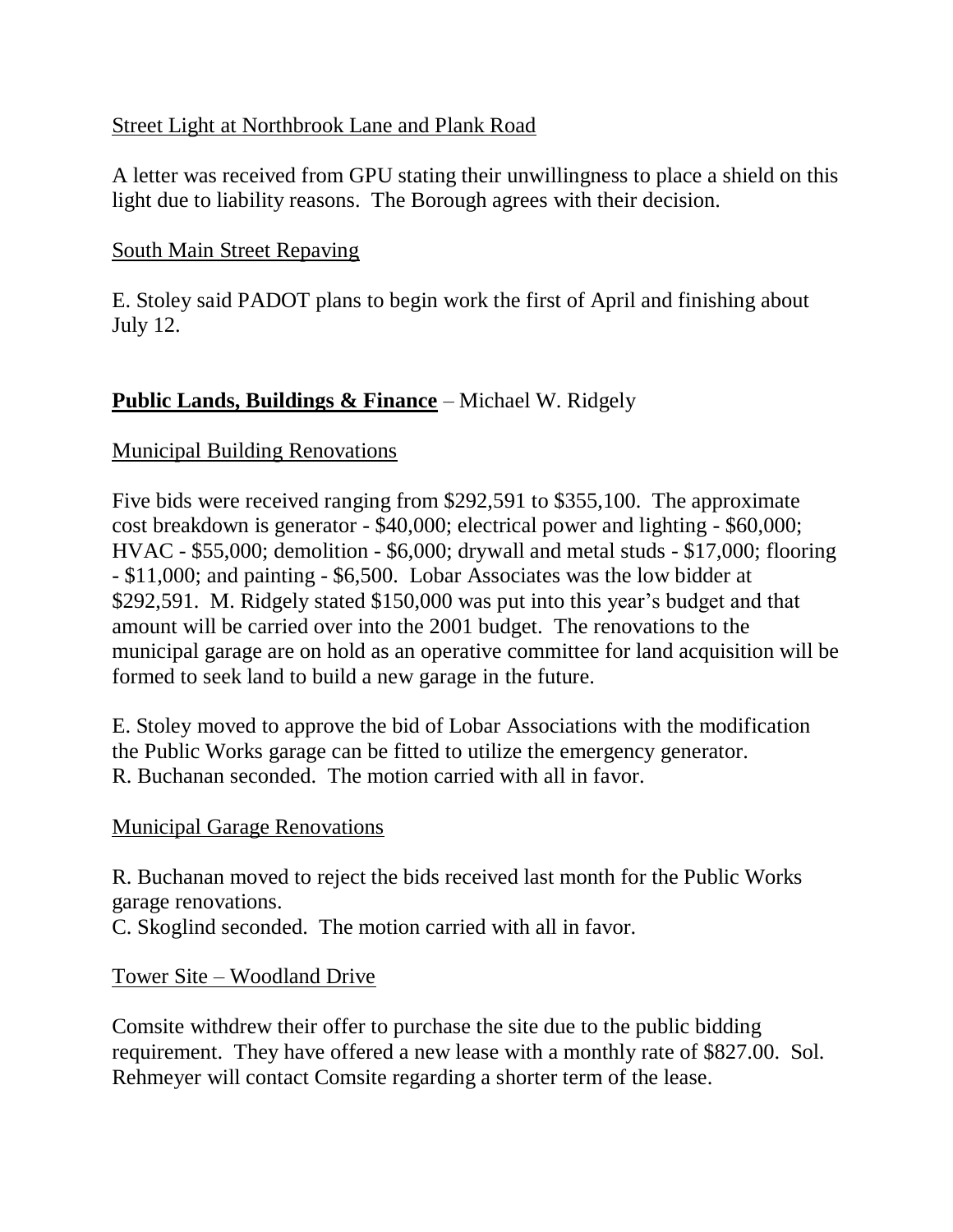# **Engineer's Report**

Jim recommended Justin McClain be hired for a month over his winter break from college for data entry into our GIS.

E. Stoley moved that Justin McClain be hired for a month for data entry at his summer help rate of pay. R. Buchanan seconded. The motion carried with all in favor.

# **Solicitor's Report**

#### Fred Knott – delinquent sewer bill

The third property owner came forward and is offering to pay the back sewer charges in full plus the costs involved in the collection process.

#### 104 Westview Drive – Vega

If the grass needs to be cut again, the Borough should cut the grass and Jeff will lien the property.

### Unimart

Word was received from a Harrisburg law firm they are assisting Unimart in their appeal process.

#### Case & Keg

No appeal has been filed. Jeff is working with the zoning officer to determine if we should proceed before the District Justice.

Robert Machovec – sewer contamination claim

An executive session will be held later in the meeting.

### Compression/engine brake retarders

Jeff submitted a request to the PADOT District Engineer requesting the necessary study prior to the adoption of an engine brake retarder prohibition ordinance.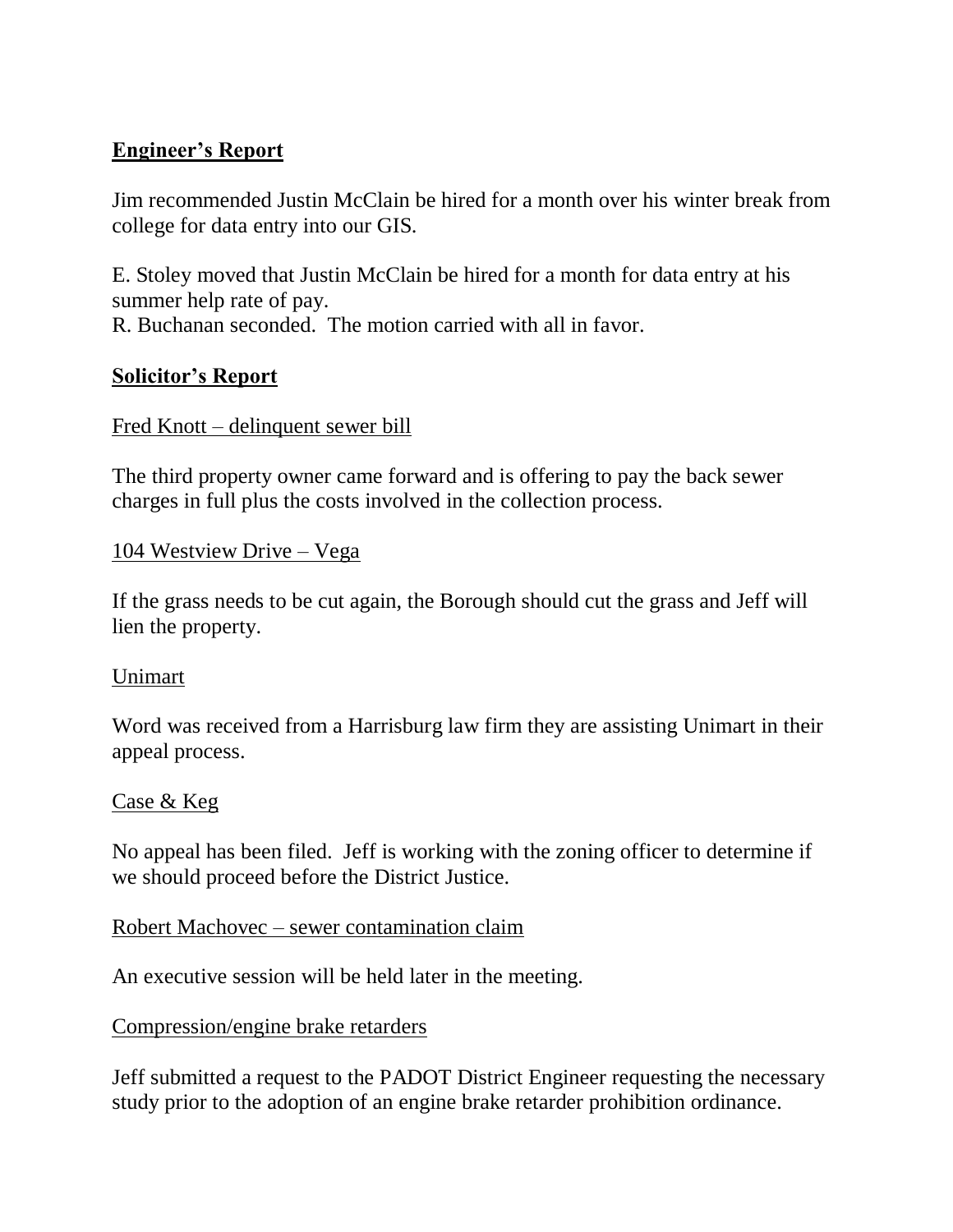### Heyne's Refuse Service

Jeff sent a courtesy letter to Mr. Heyne indicating the Borough received a complaint on the operation of his business and that an investigation will be ongoing to discover if he is in fact violating a special exception decision.

An executive session was called at 11:30 p.m. to discuss land acquisition and a pending litigation. The meeting resumed at 11:40 p.m.

### **Public Safety, Welfare and Personnel Secretary's Report**

The annual York County Boroughs Association meeting will be November 11.

# **Recreation Board** – Eric W. Stoley

### Shrewsbury Township/Regional Recreation

Everybody voted to accept the Township back. A grant will be requested for the acquisition of the 22 acres near the YMCA the Township wants to purchase and letters of support are requested.

E. Stoley moved that Shrewsbury Borough send a letter supporting the acquisition. C. Skoglind seconded. The motion carried with all in favor.

### Regional Recreation Workshop

Another workshop will be held on October 26 here.

Regional Trash Collection

Eric stated the Planning Commission is looking at regional trash collection and he asked for a copy of our contract.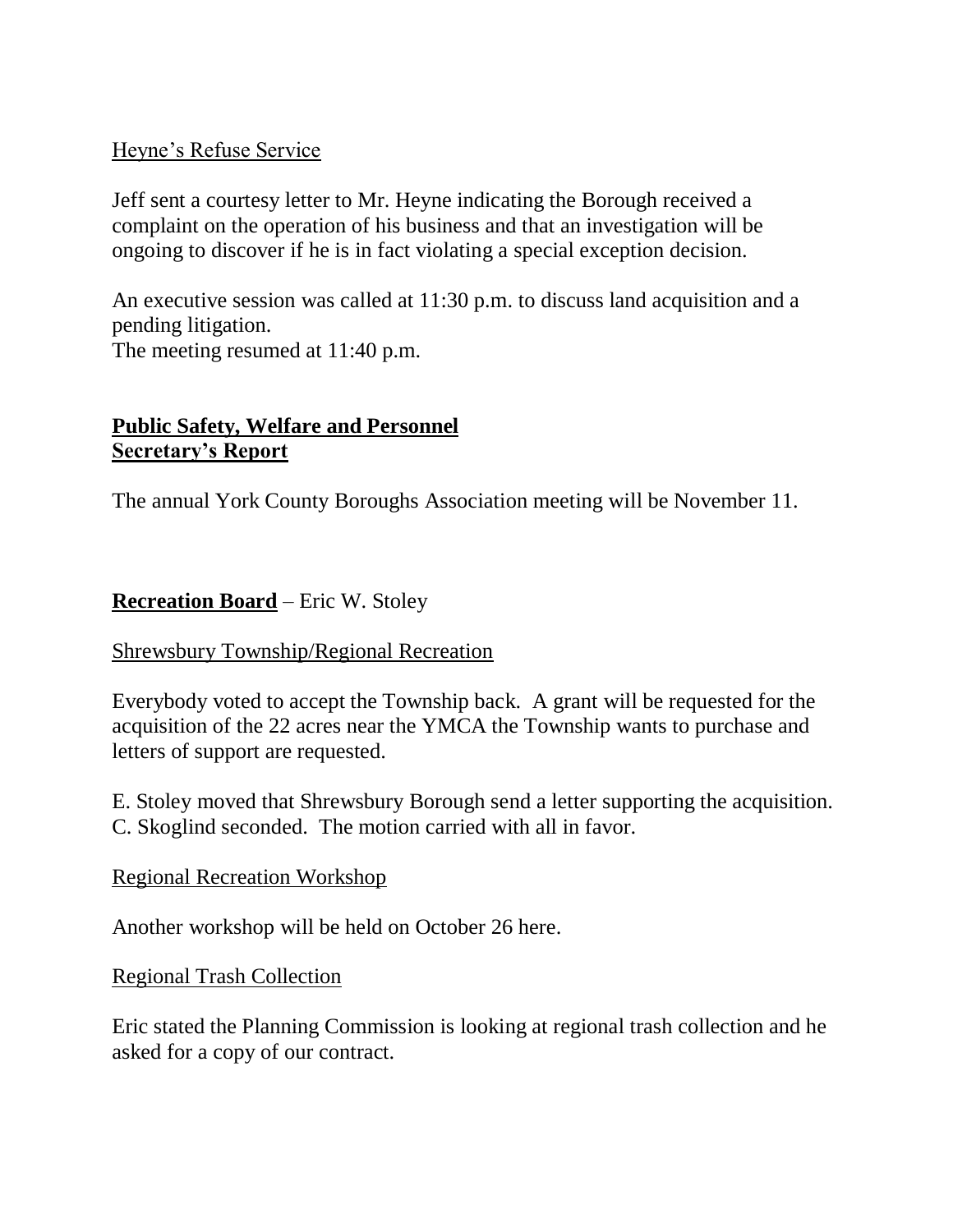# **Planning Commission/Regional Planning Commission** – Eric W. Stoley

The first meeting of the transportation coalition with PADOT was held and any relief to exit 1 would not be seen for four to seven years.

# **Southern Regional Police** – Richard R. Buchanan

Buck highlighted the report for September. There has been a great response to the speed trailer.

### Budget

Our portion of the budget will increase by 8.8% as the Commission loses some grant money next year.

E. Stoley moved to accept the 2001 Southern Police Commission budget. C. Skoglind seconded. The motion carried with all in favor.

Hopewell Township representatives were impressed with the presentation given recently.

# **Adjournment**

The meeting was adjourned at 12:01 a.m.

Submitted by,

Cindy L. Bosley **Secretary**